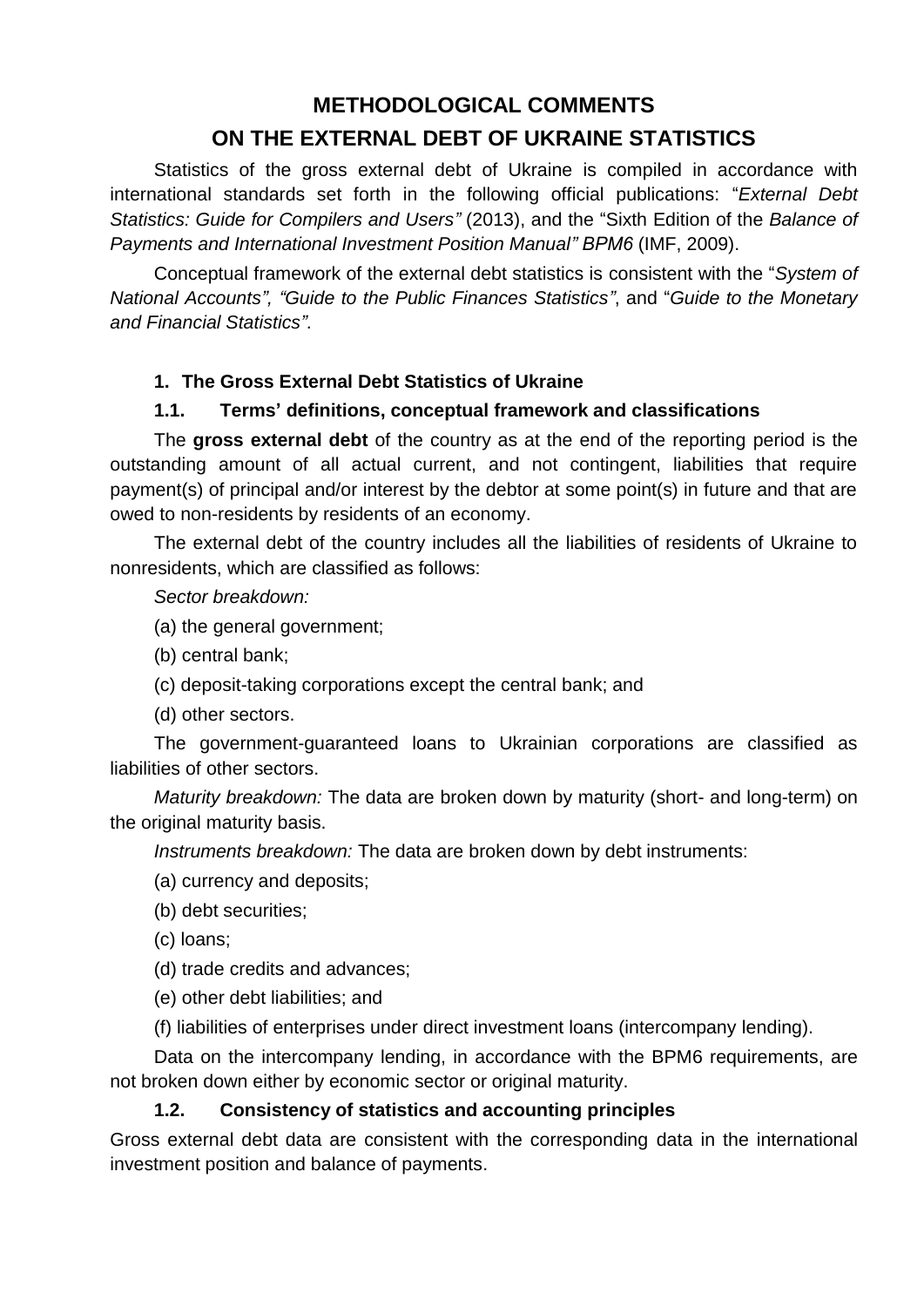The gross external debt is calculated in US dollars. In order to convert the debt liabilities denominated in hryvnias and other foreign currencies into US dollars, the official exchange rate established by the NBU is used.

# **1.2.1. The general government sector**

In order to compile the indicators of the **general government** external debt, information of the Ministry of Finance of Ukraine concerning the public external debt is used, including the liabilities to international financial organizations, foreign general governments, commercial banks, and other liabilities. The Ministry of Finance of Ukraine data regarding the liabilities under government external debt bonds are adjusted by the amount of their purchase by residents of Ukraine on external markets.

The amount of domestic government bonds acquired by nonresidents in the domestic market and the bonds issued for redemption of the budgetary arrears of VAT are also taken into account. Liabilities of local authorities on debt securities and external loans are determined according to bank reports on disbursement and servicing of long-term nonguaranteed loans.

#### **1.2.2. Central bank**

The NBU's data on liabilities on IMF's and IFO's loans are used for the calculation of the **central bank's** debt.

In addition, the sectors of the general government and central bank take into account the distribution of Special Drawing Rights, implemented by the International Monetary Fund in favor of Ukraine in the Q3 2009.

#### **1.2.3. Deposit-taking corporations except the central bank**

The balance sheet of the banks, ITRS data and bank reports on disbursement and servicing of foreign credits are the main database on the debt instruments of the **deposittaking corporation except the central bank.** The balances on interbank loans are recorded under the "currency and deposits" item according to BPM6.

#### **1.2.4. Other sectors**

The external debt of **other sectors** is calculated on the basis of reports on disbursement and servicing of foreign non-guaranteed loans, ITRS data, Ministry of Finance of Ukraine data on the government-guaranteed private debt, and State Statistics Service of Ukraine data regarding short-term and long-term liabilities on trade credits.

It should be noted, that in accordance with the methodology of BPM6, the accumulated arrears of principal, interest and other payments due to be paid in accordance with the schedule of payments, but not actually paid, are reflected in the relevant primary financial instruments of the sectors of the economy in which it originated.

# **2. Short-term external debt on the remaining maturity basis**

# **2.1. Terms' definitions and conceptual framework**

**Short-term external debt on the remaining maturity basis** is the amount of payments on external liabilities of the country to due be paid during the next year.

Short-term debt (on the remaining maturity basis) includes short-term debt (on original maturity) and repayments of long-term debt (on original maturity) over the next year.